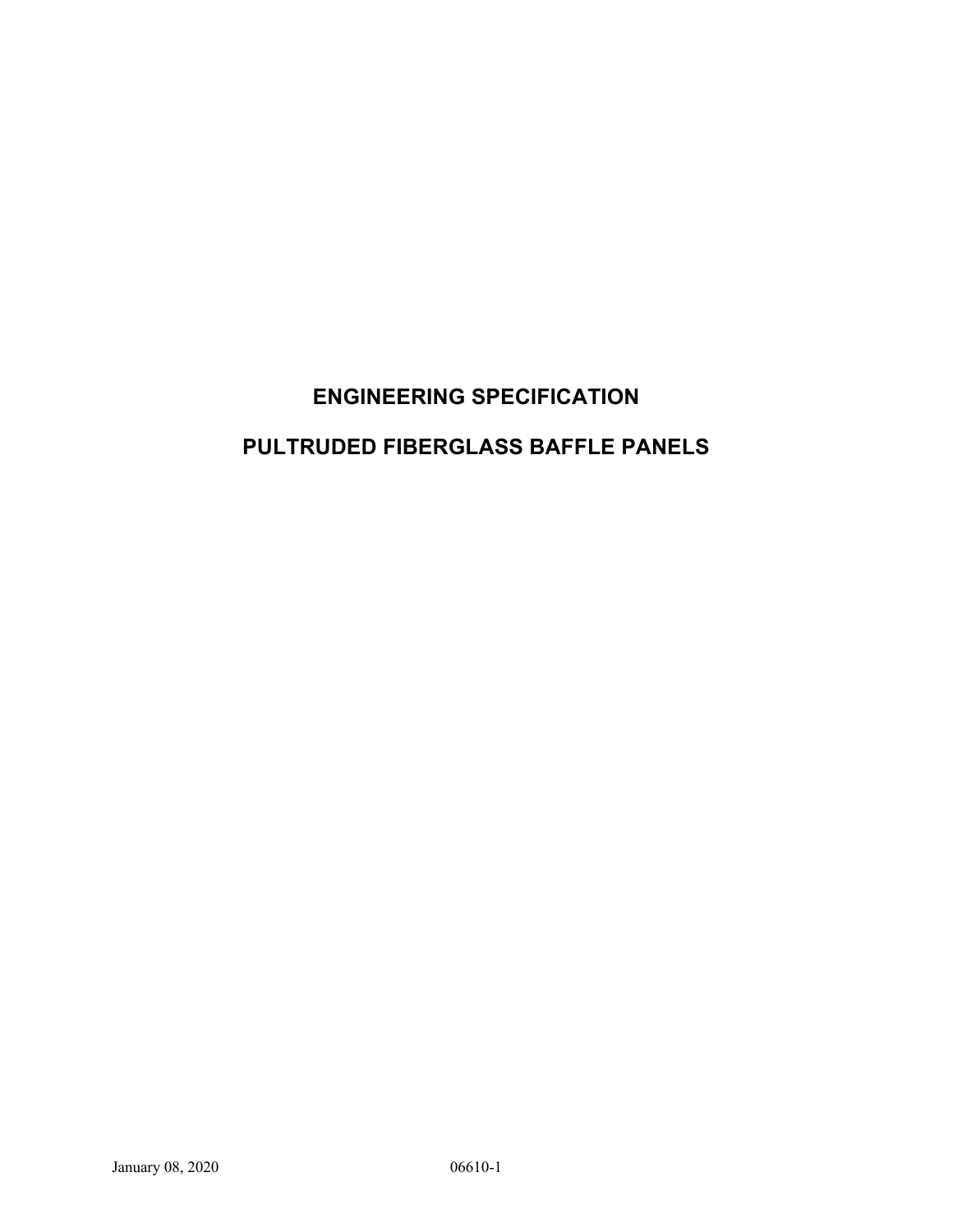# SECTION 06610

#### FIBERGLASS REINFORCED PLASTICS (FRP) FABRICATIONS

## PULTRUDED FIBERGLASS BAFFLE PANELS

#### PART 1 - GENERAL

#### 1.1 SCOPE OF WORK

The CONTRACTOR shall furnish, fabricate (where necessary), and install all fiberglass reinforced plastic (FRP) items, with all appurtenances, accessories and incidentals necessary to produce a complete, operable and serviceable installation as shown on the Contract Drawings and as specified herein, and in accordance with the requirements of the Contract Documents.

#### 1.2 REFERENCES

The publications listed below (latest revision applicable) form a part of this specification to the extent referenced herein. The publications are referred to within the text by the designation only.

AMERICAN SOCIETY FOR TESTING AND MATERIALS (ASTM) Test Methods:

ASTM D-638-Tensile Properties of Plastics

ASTM D-790-Flexural Properties of Unreinforced and Reinforced Plastics

ASTM D-2344-Apparent Interlaminar Shear Strength of Parallel Fiber Composites by Short Beam Method

ASTM D-696-Coefficient of Linear Thermal Expansion for Plastics

ASTM E-84-Surface Burning Characteristics of Building Materials

NSF/ANSI STANDARD 61

#### 1.3 CONTRACTOR SUBMITTALS

- A. The CONTRACTOR shall furnish shop drawings of all fabricated baffle systems and accessories in accordance with the provisions of this Section.
- B. The CONTRACTOR shall furnish manufacturer's shop drawings clearly showing material sizes, types, styles, part or catalog numbers, complete details for the fabrication of and erection of components including, but not limited to, location, lengths, type and sizes of fasteners, clip angles, member sizes, and connection details.
- C. The CONTRACTOR shall submit the manufacturer's published literature including structural design data, structural properties data, corrosion resistance tables, certificates of compliance, test reports as applicable, and design calculations for systems not sized or designed in the contract documents, sealed by a Professional Engineer.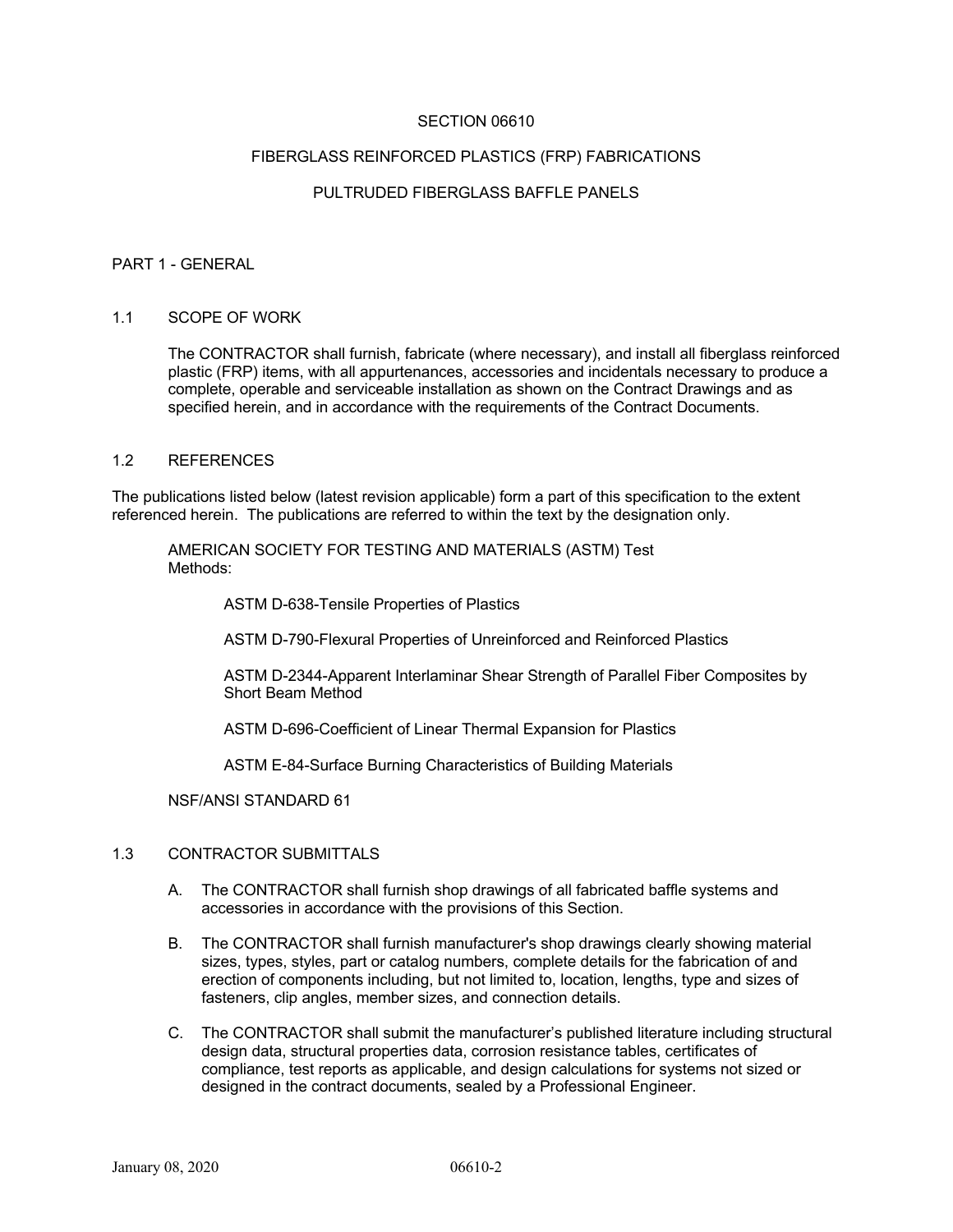D. The CONTRACTOR may be requested to submit sample pieces of each item specified herein for acceptance by the ENGINEER as to quality and color. Sample pieces shall be manufactured by the method to be used in the WORK.

# 1.4 QUALITY ASSURANCE

- A. Manufacturer Qualifications: Firm experienced in successfully producing FRP fabrications similar to that indicated for this project, with sufficient production capacity to produce required units without causing delay in the work.
- B. Manufacturer shall offer a 3 year limited warranty on all FRP products against defects in materials and workmanship.

# 1.5 PRODUCT DELIVERY AND STORAGE

- A. Delivery of Materials: Manufactured materials shall be delivered in original, unbroken pallets, packages, containers, or bundles bearing the label of the manufacturer. Adhesives, resins and their catalysts and hardeners shall be crated or boxed separately and noted as such to facilitate their movement to a dry indoor storage facility.
- B. Storage of Products: All materials shall be carefully handled to prevent them from abrasion, cracking, chipping, twisting, and other types of damage. Store adhesives, resins and their catalysts and hardeners in dry indoor storage facilities between 70 and 85 degrees Fahrenheit (21 to 29 degrees Celsius) until they are required.

## PART 2 - MATERIALS

# 2.1 MANUFACTURER

A. Baffle Panels shall be manufactured by

**Bedford Reinforced Plastics, Inc.** One Corporate Drive, Suite 106 Bedford, PA 15522. USA (814) 623-8125 Phone (814) 623-6032 Fax Website: https://bedfordreinforced.com

# 2.2 GENERAL

- A. Baffle Panels are to be manufactured by the pultrusion process with a glass content minimum of 45%, maximum of 55% by weight. The baffle panels shall be composed of fiberglass reinforcement and resin in qualities, quantities, properties, arrangements and dimensions as necessary to meet the design requirements and dimensions as specified in the Contract Documents.
- B. Fiberglass reinforcement shall be a combination of continuous roving, continuous strand mat, and surfacing veil in sufficient quantities as needed by the application and/or physical properties required.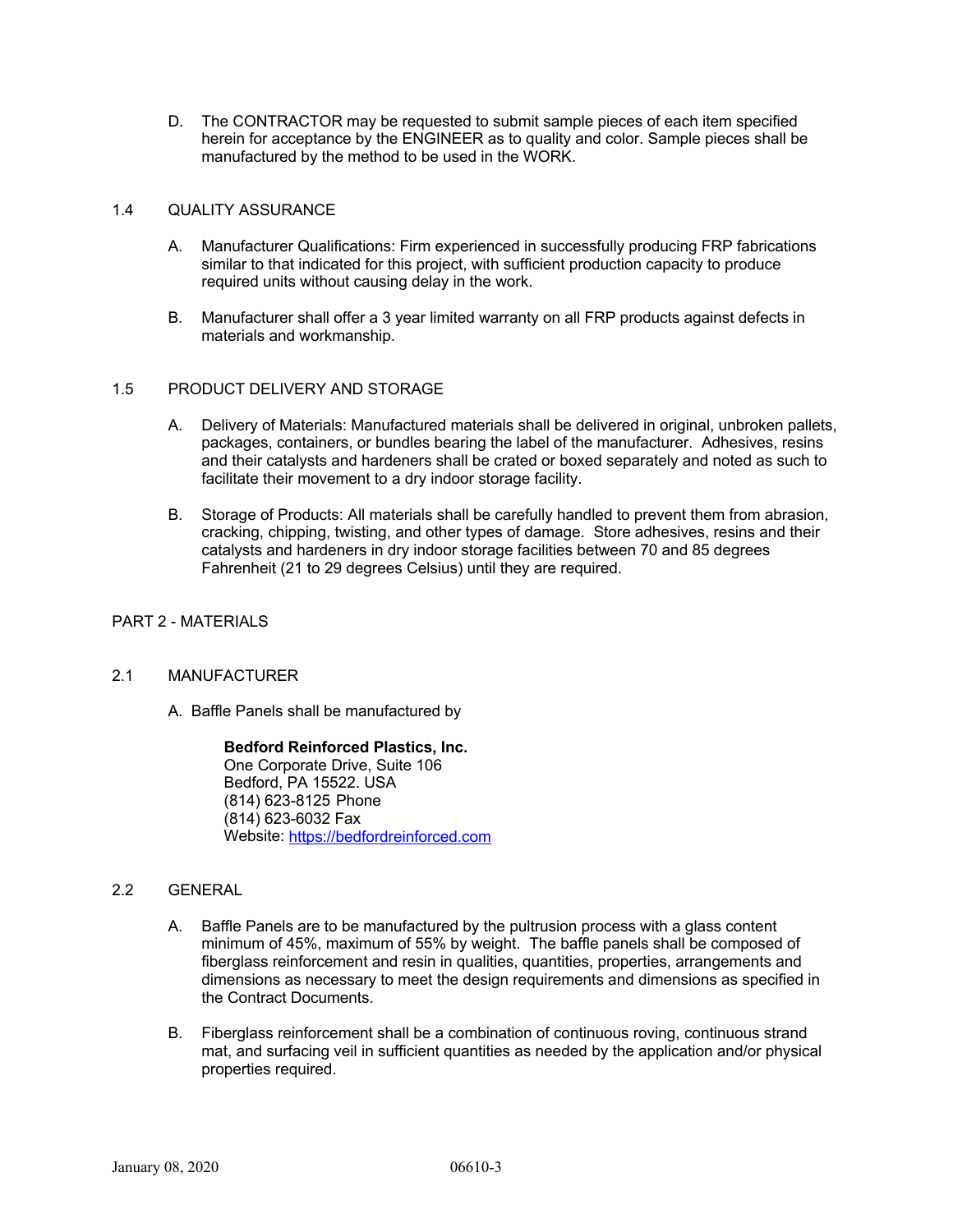- C. Resins shall be {*ISO, non-fire retardant isophthalic polyester used to produce NSF Standard 61 certified shapes*; ISOFR, fire retardant isophthalic polyester; *VE, non-fire retardant vinyl ester used to produce NSF Standard 61 certified shapes* or VEFR, fire retardant vinyl ester, (*choose one*)} with chemical formulation necessary to provide the corrosion resistance, strength and other physical properties as required.
- D. All finished surfaces of FRP items and fabrications shall be smooth, resin-rich, free of voids and without dry spots, cracks, crazes or unreinforced areas. All glass fibers shall be well covered with resin to protect against their exposure due to wear or weathering.
- E. Baffle Panels shall be further protected from ultraviolet (UV) attack with 1) integral UV inhibitors in the resin and 2) a synthetic surfacing veil to produce a resin rich surface.
- F. All *fire retardant* FRP products shall have a tested flame spread rating of 25 or less per ASTM E-84 Tunnel Test.

| <b>Property</b>                  | <b>ASTM Method</b> | Value                                           | <b>Units</b>                                      |  |  |
|----------------------------------|--------------------|-------------------------------------------------|---------------------------------------------------|--|--|
| <b>Tensile Strength</b>          | D-638              | 30,000 (206)                                    | psi (MPa)                                         |  |  |
| <b>Tensile Modulus</b>           | D-638              | $2.5 \times 10^6$ (17.2)                        | psi (GPa)                                         |  |  |
| <b>Flexural Strength</b>         | D-790              | 30,000 (206)                                    | psi (MPa)                                         |  |  |
| <b>Flexural Modulus</b>          | D-790              | $1.8 \times 10^6$ (12.4)                        | psi (GPa)                                         |  |  |
| Flexural Modulus (Full Section)  | N/A                | $2.8 \times 10^6$ (19.3)                        | psi (GPa)                                         |  |  |
| Short Beam Shear (Transverse)    | D-2344             | 4,500 (31)                                      | psi (MPa)                                         |  |  |
| Shear Modulus (Transverse)       | N/A                | $4.5 \times 10^5$ (3.1)                         | psi (GPa)                                         |  |  |
| Coefficient of Thermal Expansion | D-696              | $7.0 \times 10^{-6}$<br>$(12.6 \times 10^{-6})$ | $in/in/{}^{\circ}F$<br>$(cm/cm$ <sup>o</sup> $C)$ |  |  |
| Flame Spread                     | $E-84$             | 25 or less                                      | N/A                                               |  |  |

G. Baffle Panels are to have the minimum longitudinal mechanical properties listed below:

# 2.3 DESIGN CRITERIA

- A. The design of the baffle system including connections shall be in accordance with governing building codes and standards as applicable.
- B. Design load shall be the greater of water differential or wind load in drained condition, but no combination of the two.

# 2.4 BAFFLE PANEL PROPERTIES

A. Baffle Panels should be 24" wide and have the following section properties per full width of panel:

 $A = 9.67$  in<sup>^2</sup>  $I = 9.97$  in<sup> $4$ </sup>  $s = 7.02$  in<sup> $4$ </sup>3 Modulus of Elasticity =  $2.5 \times 10^{6}$  psi Weight = 7.89 lbs/ft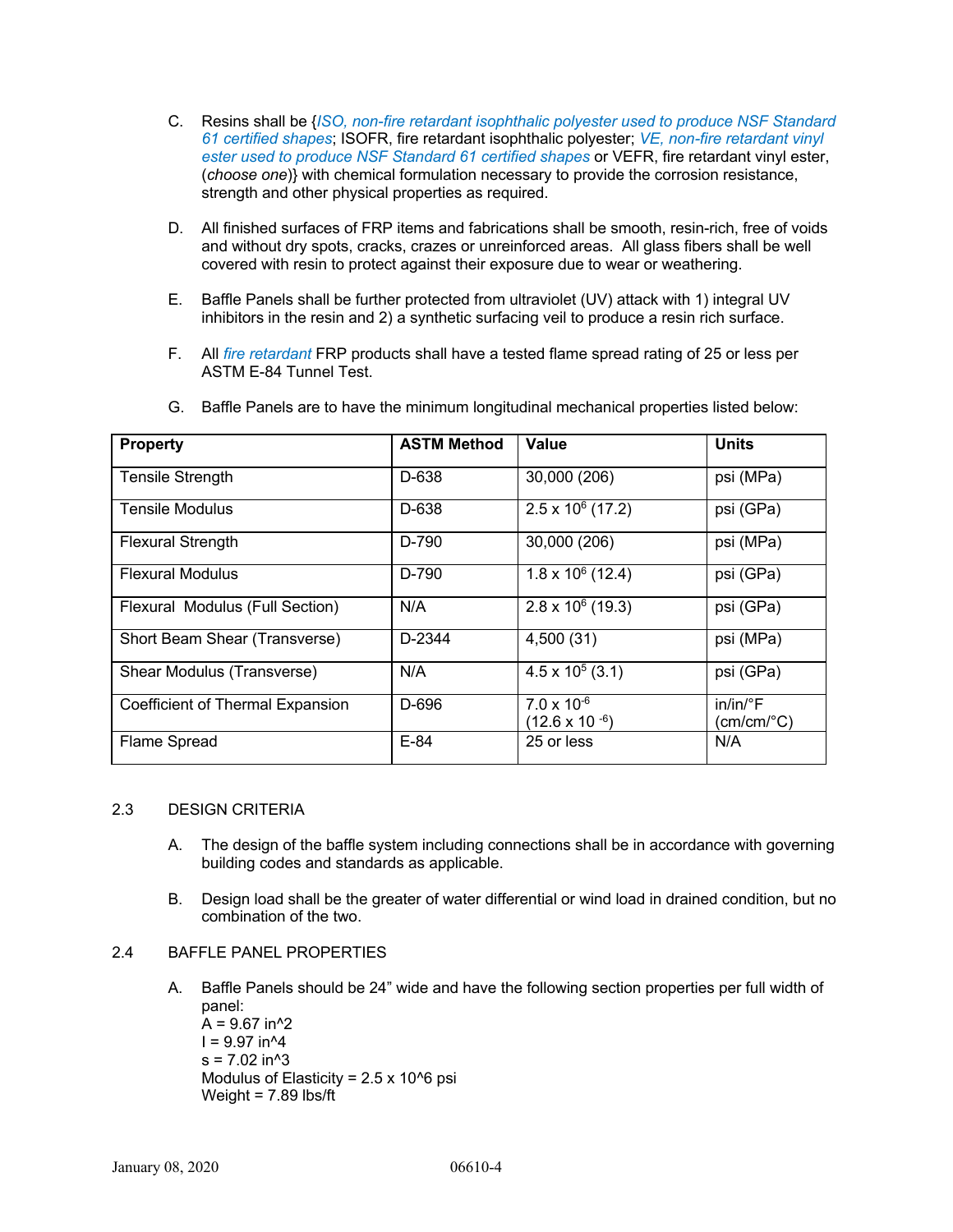- B. Baffle Panels shall have a depth of 2.75" and a nominal thickness of  $\frac{1}{4}$ ". The horizontal ribs of the panel shall be sloped downward to minimize sediment build-up.
- C. Baffle Panel deflections due to wind load and water differential shall be as stated in the following tables:

|                 | DEFLECTIONS (IN INCHES) DUE TO WIND LOADS |        |           |         |  |  |
|-----------------|-------------------------------------------|--------|-----------|---------|--|--|
| Span<br>(ft)    | 50 psf                                    | 75 psf | $100$ psf | 125 psf |  |  |
| 6               | 0.12                                      | 0.18   | 0.23      | 0.29    |  |  |
|                 | 0.22                                      | 0.33   | 0.43      | 0.54    |  |  |
| 8               | 0.37                                      | 0.55   | 0.74      | 0.92    |  |  |
| ٩               | 0.59                                      | 0.89   | 1.18      | 1.48    |  |  |
| 10              | 0.90                                      | 1.35   | 1.81      |         |  |  |
| 11              | 1.32                                      | 1.98   |           |         |  |  |
| 12 <sup>2</sup> | 1.87                                      |        |           |         |  |  |

| DEFLECTIONS (IN INCHES) DUE TO WATER DIFFERENTIAL** |      |      |      |      |  |  |
|-----------------------------------------------------|------|------|------|------|--|--|
| Span<br>(f <sup>t</sup> )                           | 6"   | 8"   | 10"  | 12"  |  |  |
| $\overline{6}$                                      | 0.01 | 0.02 | 0.03 | 0.04 |  |  |
| 7                                                   | 0.02 | 0.03 | 0.05 | 0.07 |  |  |
| 8                                                   | 0.03 | 0.05 | 0.08 | 0.12 |  |  |
| 9                                                   | 0.05 | 0.08 | 0.13 | 0.18 |  |  |
| 10                                                  | 0.07 | 0.13 | 0.20 | 0.28 |  |  |
| $\overline{11}$                                     | 0.10 | 0.18 | 0.29 | 0.41 |  |  |
| $\overline{12}$                                     | 0.15 | 0.26 | 0.41 | 0.58 |  |  |
| 13                                                  | 0.20 | 0.36 | 0.56 | 0.80 |  |  |
| 14                                                  | 0.27 | 0.48 | 0.75 | 1.08 |  |  |
| 15                                                  | 0.36 | 0.63 | 0.99 | 1.43 |  |  |
| 16                                                  | 0.46 | 0.82 | 1.28 | 1.85 |  |  |
| 17                                                  | 0.59 | 1.05 | 1.63 | 2.35 |  |  |
| 18                                                  | 0.74 | 1.31 | 2.05 | 2.96 |  |  |
| 19                                                  | 0.92 | 1.63 | 2.55 | 3.67 |  |  |
| 20                                                  | 1.13 | 2.00 | 3.13 |      |  |  |

\*\*Load due to water differential is applied uniformly over entire width of 24" wide panel.

#### PART 3 - EXECUTION

## 3.1 FABRICATION

- A. Measurements: Baffle Panels supplied shall meet the minimum overall dimensional requirements as shown or specified. The Contractor shall provide and/or verify measurements in field for work fabricated to fit field conditions as required by manufacturer to complete the work. Determine correct size and locations of required holes or coping from field dimensions before fabrication.
- B. Hardware: Type 316 stainless steel bolts shall be provided.